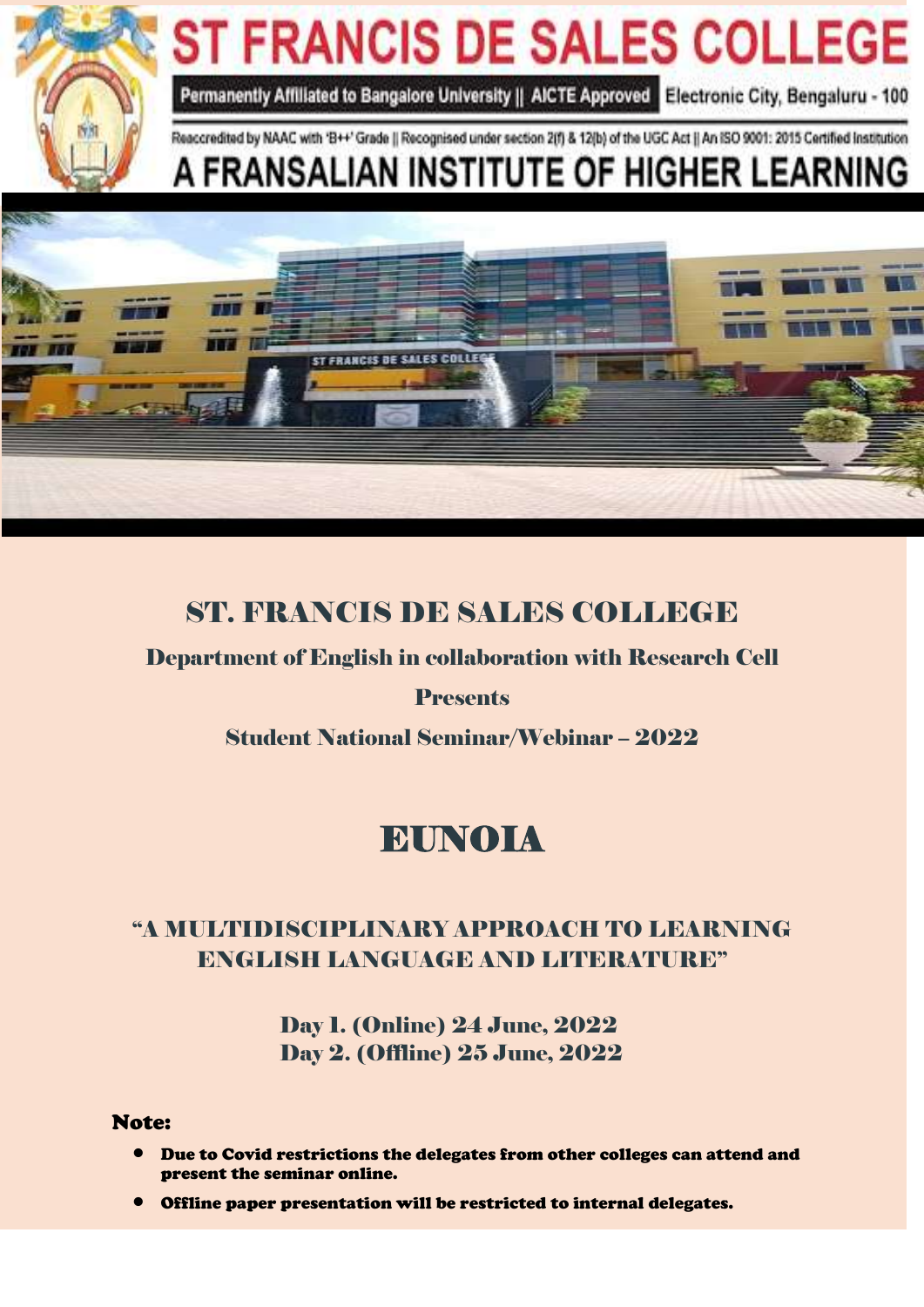#### SUB THEMES:

- Eco Feminism
- Eco Literature
- Oueer/Gender Studies
- Cross Cultural Studies
- Science/Mathematics/Commerce/R eligion/Philosophy/Psychology/Jou rnalism/in Literature
- Learning English Language and Literature through different **Disciplines**
- Learning English Language and Literature through Social, Political, Historical and Geographical Context.
- English across Curriculum
- English in App Development
- English in social media
- Communicative English
- Learning English language through Literature
- Learning English through Performance (Music/Theatre) and Visual Arts
- Learning English through Advertisements/ News
- Cross Cultural Language Learning through Cinema
- Emoticons and Communication in English.
- **Any paper related to the main theme will also be accepted.**

## ST. FRANCIS DE SALES COLLEGE:

St. Francis de Sales College is managed by the Missionaries of St. Francis de Sales (MSFS) of South West India Province, who firmly believe that *'the education of the heart is the heart of education'* hailed by its Founder, Fr. Peter Marie Mermier. St. Francis de Sales College came into existence in 2004 with the motto: Excellence, Transformation and Efficiency. It is a minority recognized Institution, permanently affiliated to Bangalore University with Undergraduate (BA, BBA, BCA, BCOM, BSC), Postgraduate (MA, MCOM, MSC, MBA) and Postgraduate Diploma Programs. In the year 2018, the College obtained 2(f) and 12(b) Recognition under the UGC Act of1965. AICTE approval for MBA was obtained in 2020. The College was granted "B++" Grade by the NAAC in 2021. The College is also an ISO Certified Institution.

## DEPARTMENT OF ENGLISH:

Department of English was instituted with a vision to help students sharpen their literary sensibility, develop their critical appreciation skills and English Language proficiency so that they transform into sensitive, sensible, secular and optimistic global citizens who are ready to face the globalized world with confidence.

Chaucer's Academy is the Association of the Department of English, named after Geoffrey Chaucer, the Father of English Literature, with the motto, "Explore the Odyssey". Chaucer's Academy places its thrust on advanced language training and aims to break barriers to build and boost the level of confidence among students, with this objective in mind; it conducts various programmes and competitions to help students express their creativity in English.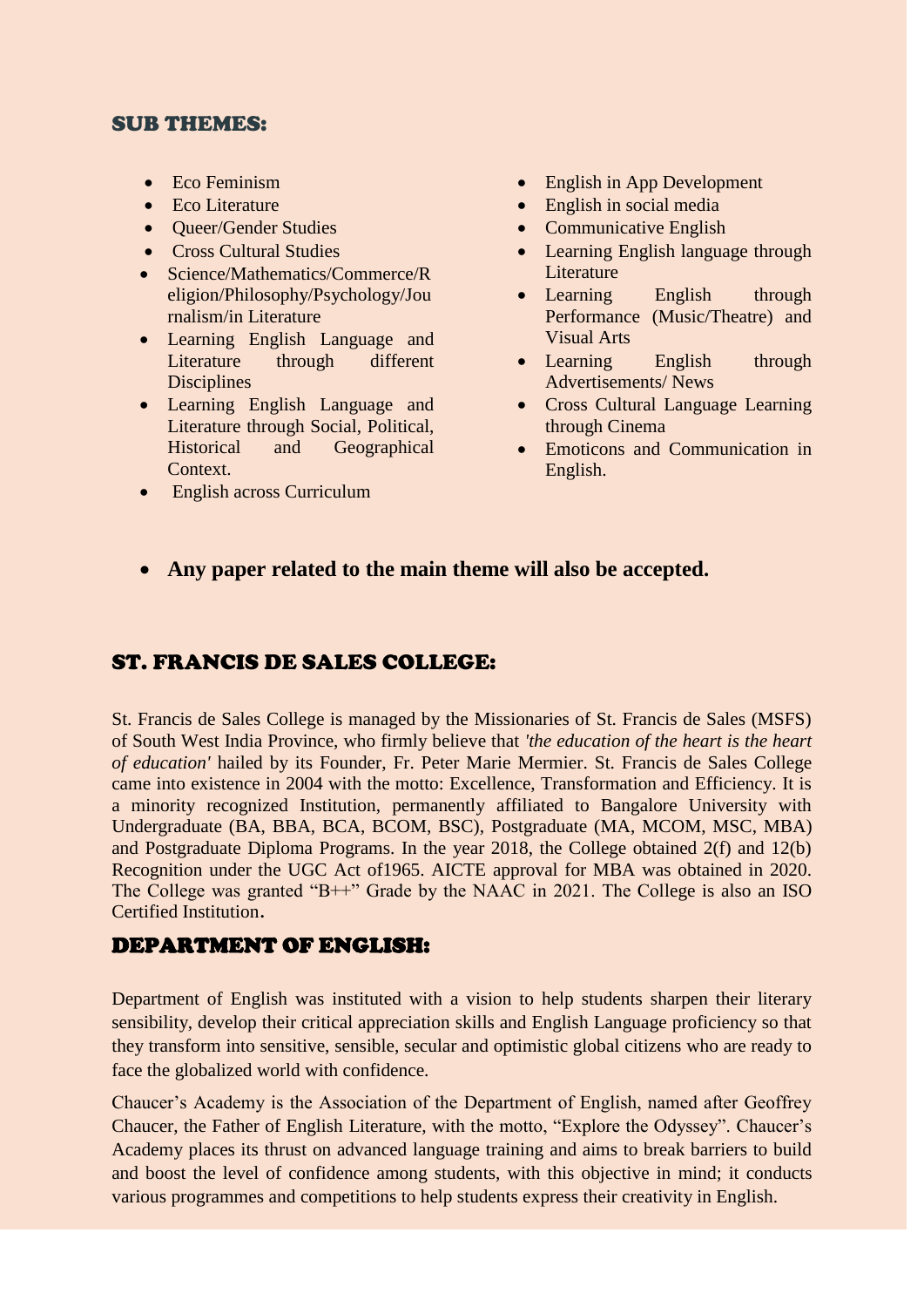

## ABOUT THE SEMINAR:

National Education Policy 2020 lays emphasis on a multidisciplinary approach to education across the sciences, social sciences, arts, and humanities. Multidisciplinary education is the need of the hour as it promotes holistic education across disciplines and develops global citizens who are ready to take on the challenges of the global world. In this  $21<sup>st</sup>$  century world, English Language is ubiquitous and also acts as the Lingua Franca of the world. Hence, there is an urgent need to think of a multidisciplinary approach to teach and learn English Language and literature. Keeping in view the fundamental principle of the National Education Policy 2020 and the growing importance of English in the global world, the Department of English is organising the SNS titled Learning Language and Literature: A Multidisciplinary Approach.

## Call for Papers**:**

- Delegates are requested to submit Abstract not exceeding 250 words using Times New Roman, Font size 12, Line Spacing 1.5, 1 inch margin on all sides. Abstract should have the title of the paper, details of the Author/s Name, Designation, Affiliation, Mobile No. and Email ID and Key Words.
- Once the abstract is selected, Delegates are requested to submit the Full Paper as per the format communicated through mail.
- The abstract and full paper should be mailed to **[english.chaucers@sfscollege.in](mailto:english.chaucers@sfscollege.in)** Student Presenters should submit Power Point Presentation on or before **21.6.2022.**

#### Publication Details:

- Papers will be sent for Peer Review. Selected papers will be published in peer reviewed journal.
- The Best Paper will be awarded. There are also prizes for the Best Presenter (Online & Offline)
- All other papers would be published in the Proceedings Volume (book of abstracts) released by the College
- Publication Fee will be intimated to the author, if selected for publication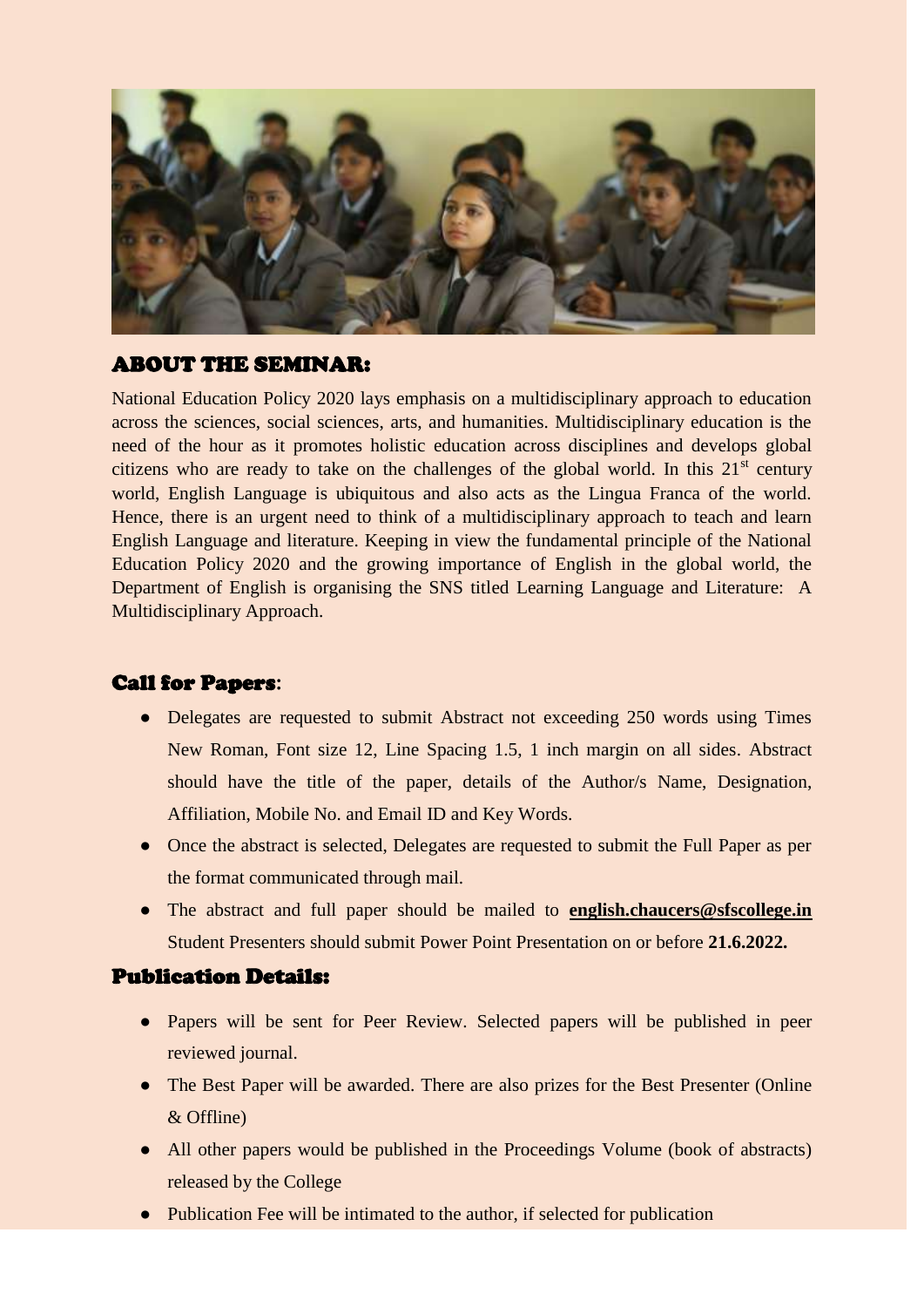## Important Dates:

| <b>Abstract Submission</b>                         | May 25, 2022         |
|----------------------------------------------------|----------------------|
| Notification of Acceptance of   May 28, 2022       |                      |
| <b>Abstract</b>                                    |                      |
| <b>Full Paper Submission</b>                       | <b>June 17, 2022</b> |
| <b>Notification</b> of Acceptance of June 20, 2022 |                      |
| <b>Full Paper</b>                                  |                      |
| <b>Seminar Date</b>                                | June 24 and 25,      |
|                                                    | 2022                 |

Two-day Students' National Seminar/Webinar 24 and 25 June,

2022

## **Registration fee**

**Participation: Free**

**Presentation: Rs. 150/**

#### Registration link:

<https://forms.gle/84r7b1DfzrY3mqgM6>

## ORGANIZING COMMITTEE:

Chairman:

## Rev. Dr. Roy P K

Principal, St. Francis de Sales College

## Vice Chairman:

Rev. Fr. Jijo Jose

Vice Principal, St. Francis de Sales College

## Advisors:

Dr. Kanchana Gouder, Academic Coordinator (PG) Mr. Sreenivasa Murthy Venkamamidi, Academic Coordinator (UG)